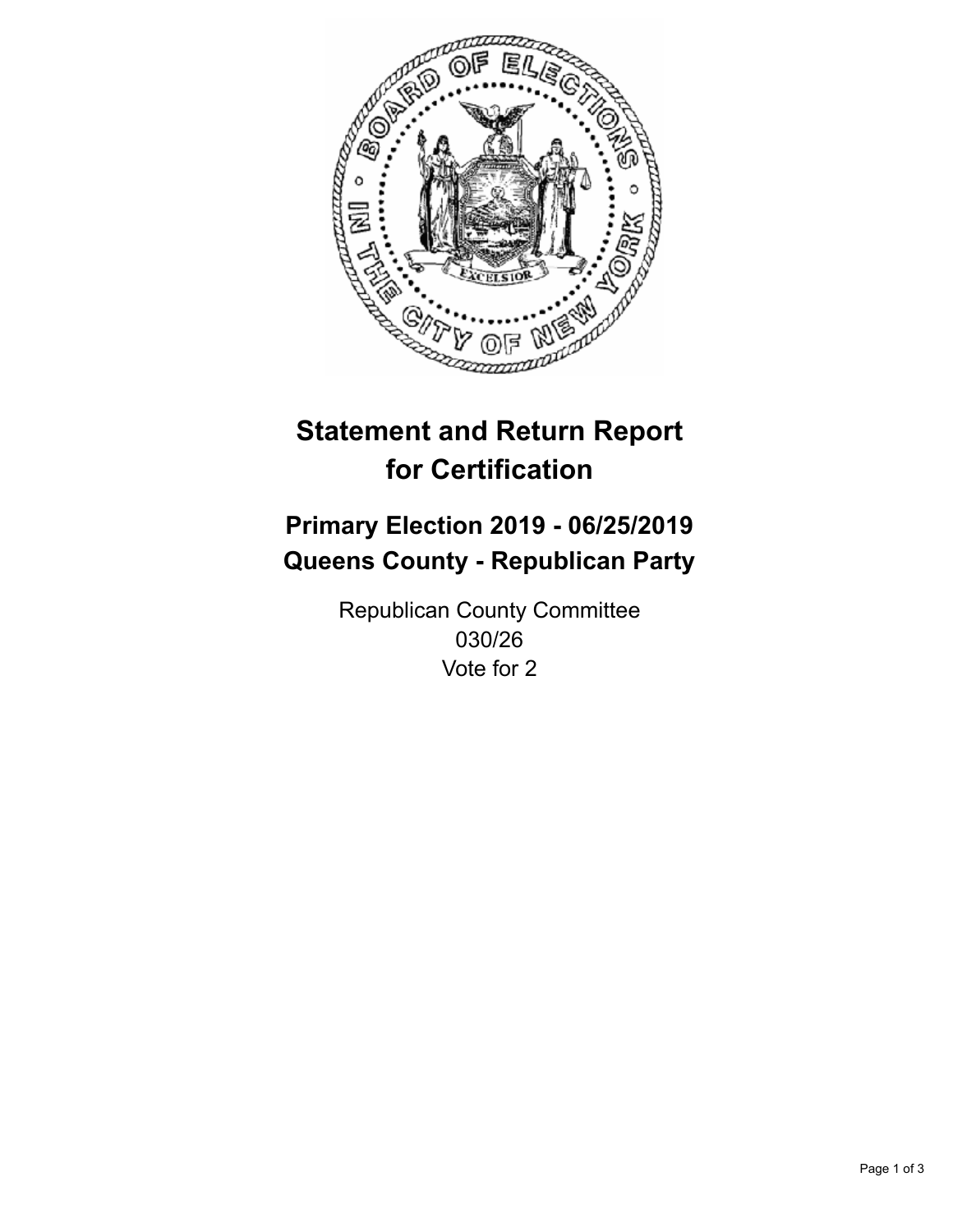

## **Assembly District 26**

| <b>Total Votes</b>                                       | 54 |
|----------------------------------------------------------|----|
| <b>JUAN P. CAMPMANY</b>                                  | 11 |
| <b>JANE B. STEWART</b>                                   | 12 |
| EDWARD W. GARELICK                                       | 15 |
| <b>JOSEPH GARELICK</b>                                   | 16 |
| <b>Total Applicable Ballots</b>                          | 27 |
| Less - Inapplicable Federal/Special Presidential Ballots | 0  |
| <b>Total Ballots</b>                                     | 27 |
| AFFIDAVIT                                                | 0  |
| ABSENTEE / MILITARY                                      | 0  |
| <b>MANUALLY COUNTED EMERGENCY</b>                        | 0  |
| <b>PUBLIC COUNTER</b>                                    | 27 |